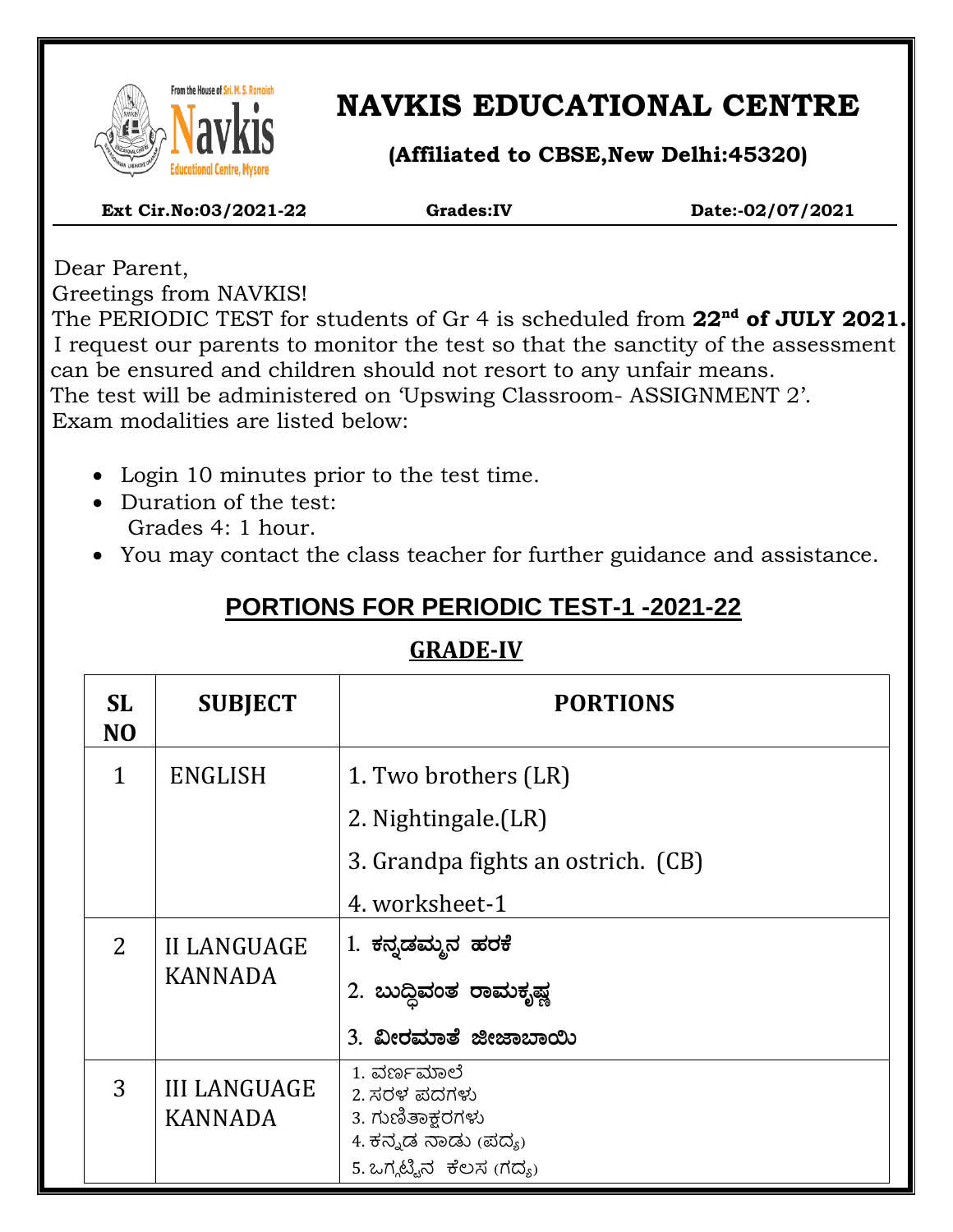| 4 | <b>II LANGUAGE</b><br><b>HINDI</b>  | 1. खुशियां बाटें सारे जग को<br>2. जो कोई ना कर सके                                                               |
|---|-------------------------------------|------------------------------------------------------------------------------------------------------------------|
| 5 | <b>III LANGUAGE</b><br><b>HINDI</b> | 1. अच्छा लड़का<br>2. उपकारी जानवर                                                                                |
| 6 | <b>MATHEMATICS</b>                  | 1. Large numbers<br>2.Addition                                                                                   |
| 7 | <b>SCIENCE</b>                      | 1. Adaptations in plants.<br>2. The food factory of plants.                                                      |
| 8 | <b>SOCIAL</b><br><b>SCIENCE</b>     | 1. Globes and Maps<br>2. Our Country and it's neighbors<br>3. The Northern Mountains and the Northern<br>Plains. |